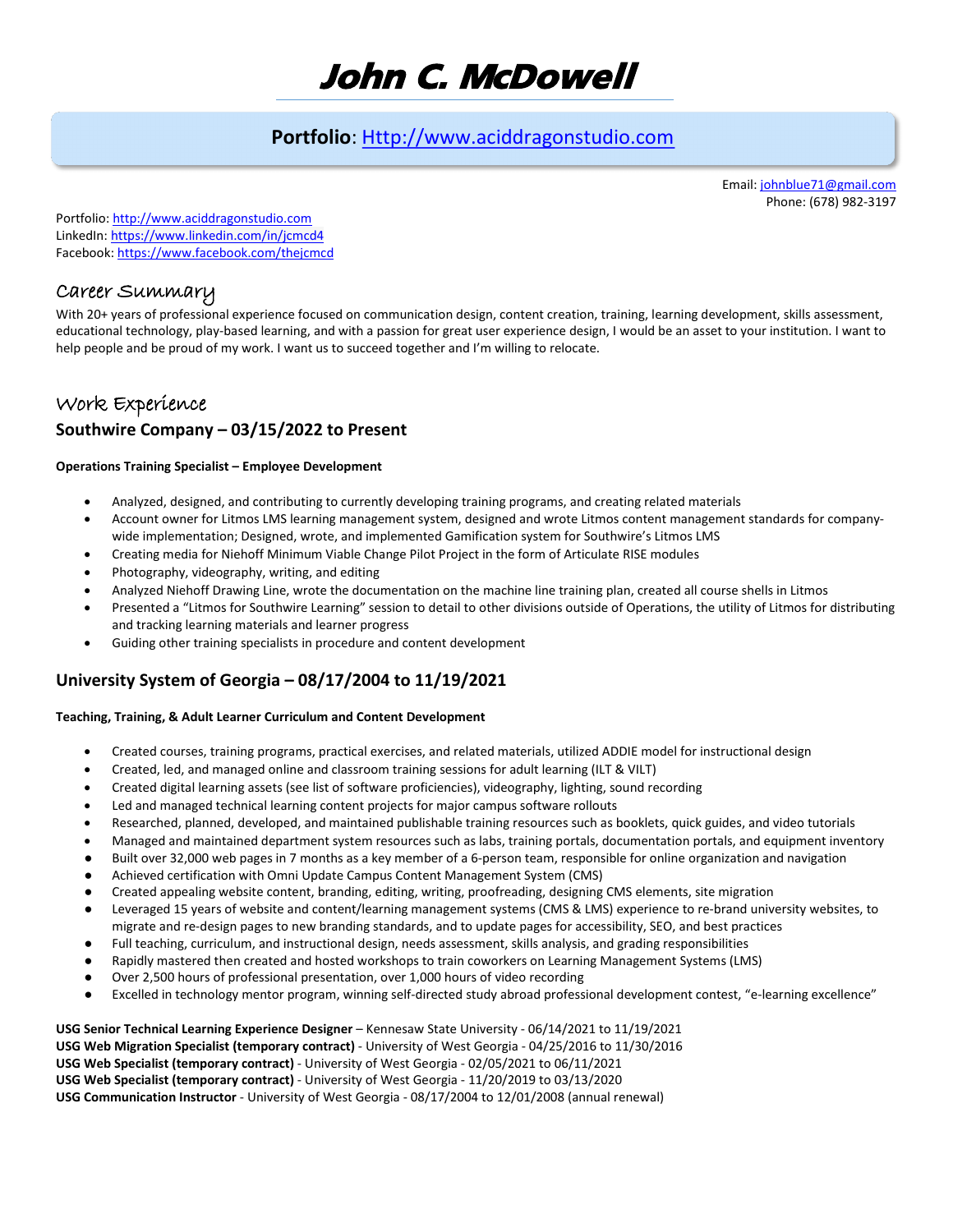### **Self-Employed / Contract**

#### **Owner / Self Employed** - Enchanted Earth Gifts - 01/01/2016 to Present

Website**:** [Http://www.enchantedearthgifts.com](http://www.enchantedearthgifts.com/) 

- Product design, live feeds, social engagement, photography, scheduling, trade show and event presentations, website creation and maintenance, community development, advertising and content creation, writing, research, market analysis, SEO
- Created an e-commerce gift company, self-taught an entirely new profession: soap-making and crafting beauty products
- Market analysis, Built and maintained website, wrote all product listings, designed, and executed successful marketing campaigns
- Designed, promoted, and executed successful sales events to boost sales to as much as 500% of average monthly sales
- Pioneered company branding and growth strategy, personally produced all advertising, delivered market launches on schedule
- Managed results-oriented promotions calendar and designed paid ads, implemented media engagement strategies
- Proven proficiency with e-commerce platform Wix, passion for serving mobile users and using best practices

#### **Communication and Community Development Manager (Contract)** - Cotton Mill Farmers Market - 04/16/2018 to 09/16/2018 (Part-time)

- Content creation, campaign design, website creation, live feeds, photography, media appearances, community development, public relations, event presentations, market analysis
- Executed organizational and audience analysis, created, and implemented values-based comprehensive communication strategy and related multi-channel marketing campaigns, all budgeting and events, interactive activities, and fun competitions
- Built new website and SEO, created attractive content for new active blog and all social media posts to spur community development
- Grew established social media following by over 307% in only seven months and drastically increased engagement
- Delivered superb photography, live feeds, and campaign posts, responsible for all boosts, blasts, event planning, and marketing materials
- Developed and launched a successful Friends of the Market program gaining two major donors in its first week
- Produced weekly newsletter, PSAs, and press releases, created, and successfully implemented grassroots marketing campaigns

#### **Communication Specialist and Owner** - BlueMark Media - 08/15/2015 to 03/13/2020

- Founded my own consulting firm for advertising and web design, purchased local rights to The Good News Weekly Newsletter
- Brought a new product to market, growing client base enough to pay for production and sustainability (250% of cost) in 20 weeks
- Wrote original content for the weekly newspaper and cultivated content from subscription services, layout, and design
- Crafted client websites, consulted for media placement, designed multi-channel marketing plans, exceeding all client goals
- Past Developed a year of online events for GeoCities which was so successful, GeoCities was bought the following year by Yahoo!

### **Technical College System of Georgia**

**Communication Instructor** - West Georgia Technical College - 12/01/2008 to 06/12/2015

- Course development, multimedia website creation, event management, team leader, content creation, video recording and editing, learning module development, adult learning, mentoring, over 1,500 hours of skills/performance assessment, over 3,500 hours of professional presentation, voice recording, research
- Developed and taught interactive communication courses, curriculum design, achieving high success rates for 125 students/term
- Multitasked, inspiring minds with creative course content, tutoring, and advising, and created skills assessments
- Conducted grading for over 1,000 assignment submissions per term, performed data analysis for Student Learning Objectives
- Crafted innovative multimedia digital content for which I received commendations from both students and supervisors, increasing student retention by 21% and greatly improving course success rates, utilized experiential learning methodologies, e-learning
- Volunteered as media contact, produced press releases, PSA's, radio promotion, spoke on behalf of the American Cancer Society
- Performed as committee member, Performing Arts Club Director, trainer, mentor, crafted organizational marketing material
- Executed communication analysis, conceptualized the successful marketing campaign "Real College for Real Jobs"

**Prior work experience available upon request –** University of Illinois (pedagogical), Brooks Communications (radio personality and sales), Marbury Engineering (civil engineering design drafting, presentation), M&M/Mars (training, presentation, electrical robotics controls design drafting)

### Education

#### **M.A. in Communication - University of Illinois at Urbana-Champaign – May 2004 – 3.59 GPA Course Foci: Online Organizational Communication & Virtual Community Development**

- Online Community Development and Communication Analysis
- Solving Communication Problems in the Workplace
- New Communication Technologies, Play and Technology
- Social Networking Analysis
- Mediated Communication & Effects, Rhetoric & Visual Communication

#### **Awards and Service:**

● Co-authored, Communication Education: *Apprehension in Public Speaking Classes: Skills Training and Social Support* presented at National Communication Association - Miami 2003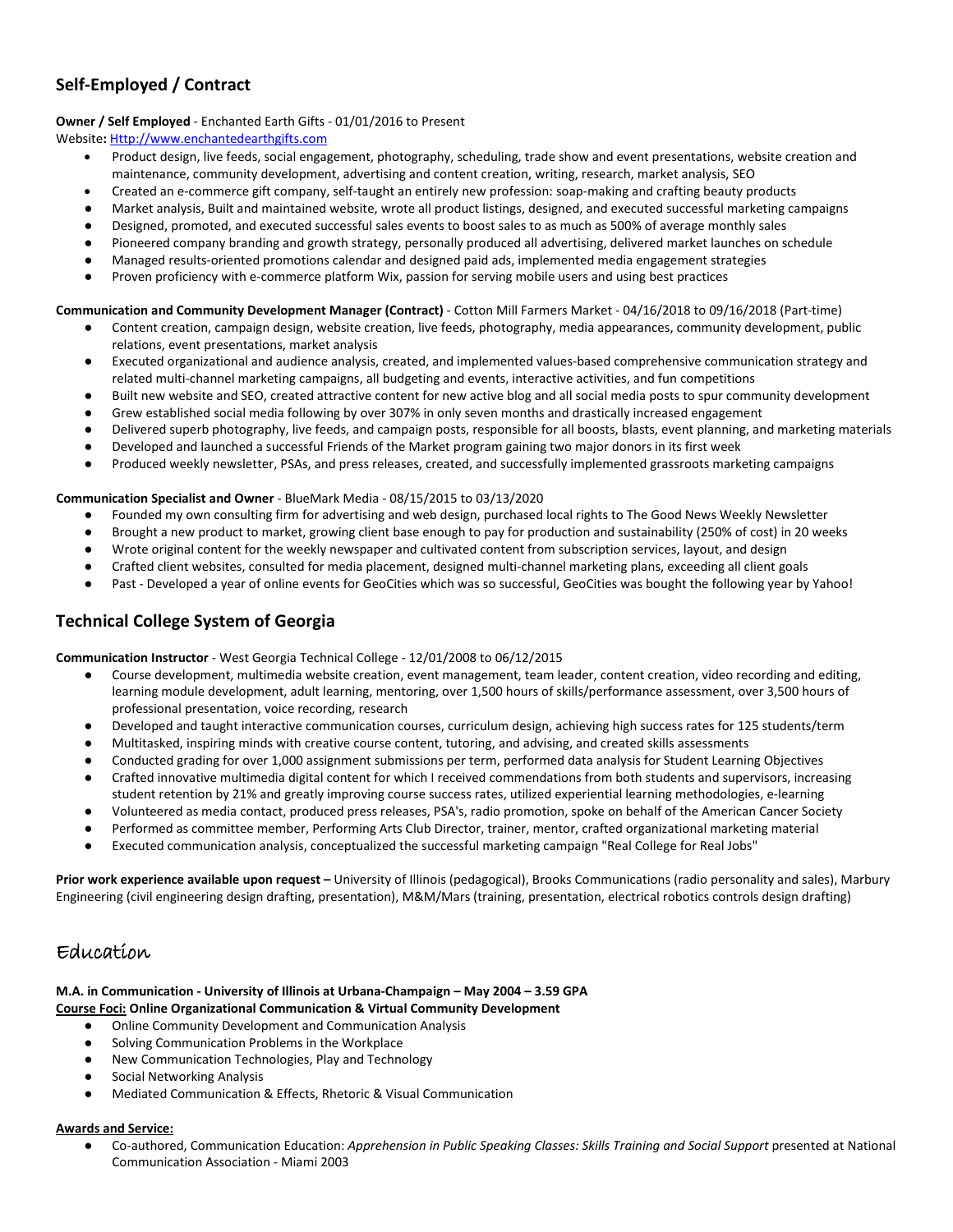- Acted as panel coordinator, chair and respondent, *Visual Argument: The Presence of Images and the Creation of Argument* National Communication Association - New Orleans 2002
- Invited Lecturer Seeing the Forest for the Trees: A Social Network Analysis Guided Tour
- Invited Lecturer MUD's, MOG's, and MMORPG's: A History and some Implications
- Invited Lecturer Transactive Memory effects in Online Gaming Community Development
- Play & Technology project Awarded "Judges Recognition of Excellence" (by Volition, Microsoft, etc.)

#### **B.A. in Speech Communication - Georgia State University in Atlanta – May 2002 - 3.65 GPA – Cum Laude**

- Course Foci: Communication Strategy, Conflict Resolution, Organizational and Visual Communication, Persuasion
- Won 1<sup>st</sup> Place, Annual Public Persuasive Speaking Contest
- Invited Lecturer Research on the Internet: A guide to being scholarly
- Invited Teaching Assistant Mediation and Conflict Resolution

#### **A.A. in Speech & Theatre - Darton College in Albany, GA – May 2000 – 3.50 GPA - Cum Laude**

- Course Foci: Global / International communication; Speech and Theatre; Communication styles; Voice and Diction; Acting; Public Speaking; Technical and Creative Writing; Communication Psychology
- Delta Psi Omega Theatrical Society Life Member, Sound, Lighting, Stage production, and Actor for plays

#### **A.A.S. in Engineering Technology – Darton College and Albany Technical College in Albany, GA – May 1993**

- Mechanical Engineering Design specialization
- Advanced Computer-Aided Drafting & Design (CAD), finished a year and a half of coursework in two quarters
- Upon special recommendation by my instructors, taught CAD night classes

### Work Samples

#### **See my full portfolio here:** [http://www.aciddragonstudio.com](http://www.aciddragonstudio.com/)

I built the **Enchanted Earth Gifts** website, I wrote all SEO, wrote, designed, and placed all advertising, and designed all promotional material and product listings. I shot and edited all photography. I wrote, recorded, and produced all live feeds and radio ads. I used Wix, Google, and Facebook analytics to track customer engagement. I made all the products by hand and created, printed, and cut all label and logo designs. [Http://www.enchantedearthgifts.com](http://www.enchantedearthgifts.com/) 

I built the **Cotton Mill Farmers Market website** (very slightly changed now by the owners), all marketing and promotional material, press releases, all social media posts, events, paid ads, photography, live feeds, and all blog entries, used Google analytics and market surveys and counts to track results: [Http://www.cottonmillfarmersmarket.org](http://www.cottonmillfarmersmarket.org/) 

Here are just a few of the thousands of **University of West Georgia website pages** I built:

Richards College of Business (RCOB) Index page -<https://www.dropbox.com/s/d0c58gt4ehan0sq/UWG-RCOB-Index.pdf?dl=0> RCOB Helpful Links page - https://www.dropbox.com/s/o0fody6dk5sa6y5/UWG-Helpful-Links.pdf?dl=0 RCOB Contact Us page -<https://www.dropbox.com/s/835mbb4gtcg028j/UWG-Contact-Us.pdf?dl=0> RCOB International Studies page [- https://www.dropbox.com/s/vksda0c3hnsyn9j/UWG-International-Studies.pdf?dl=0](https://www.dropbox.com/s/vksda0c3hnsyn9j/UWG-International-Studies.pdf?dl=0) RCOB Study Abroad page -<https://www.dropbox.com/s/6aqrffv6o4970d1/UWG-Study-Abroad.pdf?dl=0> UWG Visitor Information page [- https://www.dropbox.com/s/ln3gq68lhquehuh/UWG-Visitors-Info.pdf?dl=0](https://www.dropbox.com/s/ln3gq68lhquehuh/UWG-Visitors-Info.pdf?dl=0)

### Volunteer Work

I am a lifelong member of Delta Psi omega theatrical society. I volunteer to coach Speech Competition Teams who compete at the University level and I judge communication projects and extemporaneous speaking competitions at the community college level. My students have won national awards. I also volunteer to direct plays. I helped found the WGTC Performing Arts Club and volunteered to direct multiple plays for them. I created and secured funding for an Annual Persuasive Public Speaking Contest and a viewing laboratory for students. I also volunteer with Relay for Life, a division of the American Cancer Society, for which I am often on the Carroll County Committee. In that capacity I have coordinated media efforts, grassroots campaigns, written for local newspapers, presented on the radio, given speeches to luncheons and large events, and co-coordinated events and volunteer teams for those events which drew upwards of 5,000 people. I am often active in both the Georgia Communication Association as well as the National Communication Association. Privately, I tutor students in subjects ranging from speech to writing.

## Software

Litmos LMS, Adobe Premiere Pro, Adobe Photoshop, Adobe InDesign, Affinity Designer, Affinity Photo, Word, PowerPoint, Camtasia, Snagit, Visio, Microsoft Teams, Google Suite, Articulate Storyline 360, Articulate Rise, Adobe Aero, Publisher, LumaFusion video editor, Lightroom, Figma, iMovie, Canva, Miro, ServiceNow, ProCreate, Analytics, Metatags, Wix e-commerce stores, Learning Management System software (LMS), D2L Brightspace, Content Management System software (CMS), Omni CMS, Facebook business, Google ads, SharePoint, QuickPlan Pro, MailChimp, Wrike, Asana, Active Campaign, Cloud services, Pixomatic, Ripl, Birme, Adobe Acrobat, Survey Monkey, Avery, Quickbooks, AnyList, Skype, LinkedIn Sales Navigator, GroupMe, Zoom, Degree Works, Banner, Blackboard, Angel, Outlook, Basic HTML troubleshooting, Basic Adobe Captivate